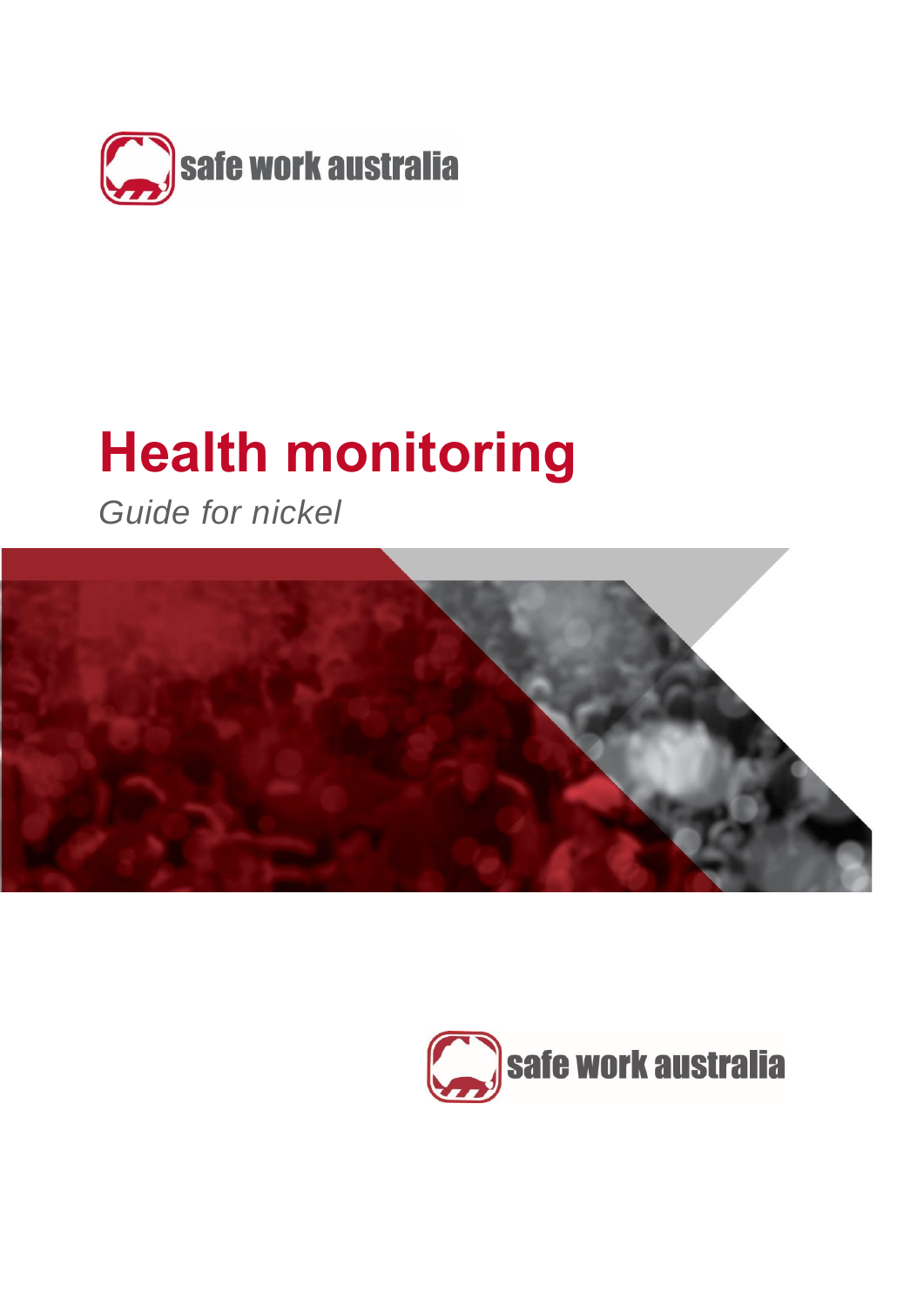# **Contents**

| 1. |                                                                                    |  |
|----|------------------------------------------------------------------------------------|--|
| 2. |                                                                                    |  |
|    |                                                                                    |  |
|    |                                                                                    |  |
|    |                                                                                    |  |
| 3. |                                                                                    |  |
| 4. |                                                                                    |  |
| 5. |                                                                                    |  |
| 6. |                                                                                    |  |
| 7. |                                                                                    |  |
| 8. |                                                                                    |  |
| 9. |                                                                                    |  |
|    |                                                                                    |  |
|    |                                                                                    |  |
|    |                                                                                    |  |
|    | Section 2 – This section to be retained by the registered medical practitioner  14 |  |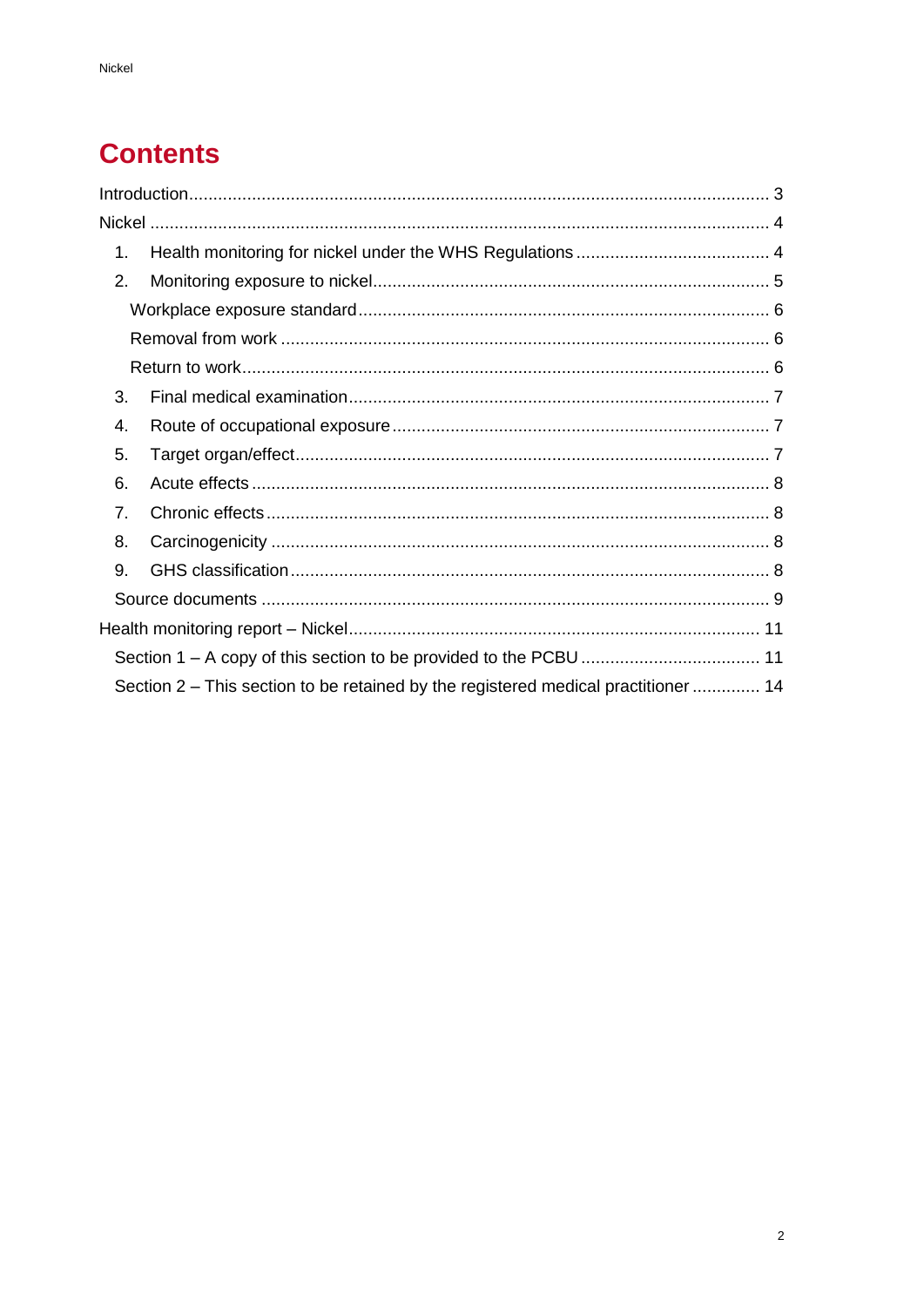# <span id="page-2-0"></span>Introduction

This guide is intended to be read by a registered medical practitioner with experience in health monitoring who is engaged by person conducting a business or undertaking (PCBU) to carry out or supervise health monitoring. It provides practical guidance to registered medical practitioners about requirements under the work health and safety (WHS) laws for health monitoring.

This guide applies to all workplaces covered by the WHS Regulations where health monitoring is required.

#### **How to use this guide**

This guide includes references to the legal requirements under the WHS Act and WHS Regulations. These are included for convenience only and should not be relied on in place of the full text of the WHS Act or WHS Regulations.

The words 'must', 'requires' or 'mandatory' indicate a legal requirement exists that must be complied with. The word 'should' is used in this guide to indicate a recommended course of action, while 'may' is used to indicate an optional course of action.

This guide provides information for those registered medical practitioners engaged by a PCBU to carry out or supervise health monitoring for workers. This guidance should be read in conjunction with the following:

- *Health monitoring guide for registered medical practitioners*
- *Health monitoring guides for hazardous chemicals*
- *Health monitoring guide for workers*
- *Health monitoring guide for persons conducting business or undertakings (PCBUs).*

### **Health monitoring under the WHS Regulations**

In certain circumstances, the model WHS Regulations place duties on a PCBU to provide health monitoring to workers. These requirements arise if the worker is carrying out work with hazardous chemicals including lead and asbestos. In addition, the work being carried out must be the kind of work specified in the WHS Regulations. A PCBU has the duty to determine if health monitoring is required.

The WHS Regulations prescribe that health monitoring is carried out by or supervised by a registered medical practitioner with experience in health monitoring.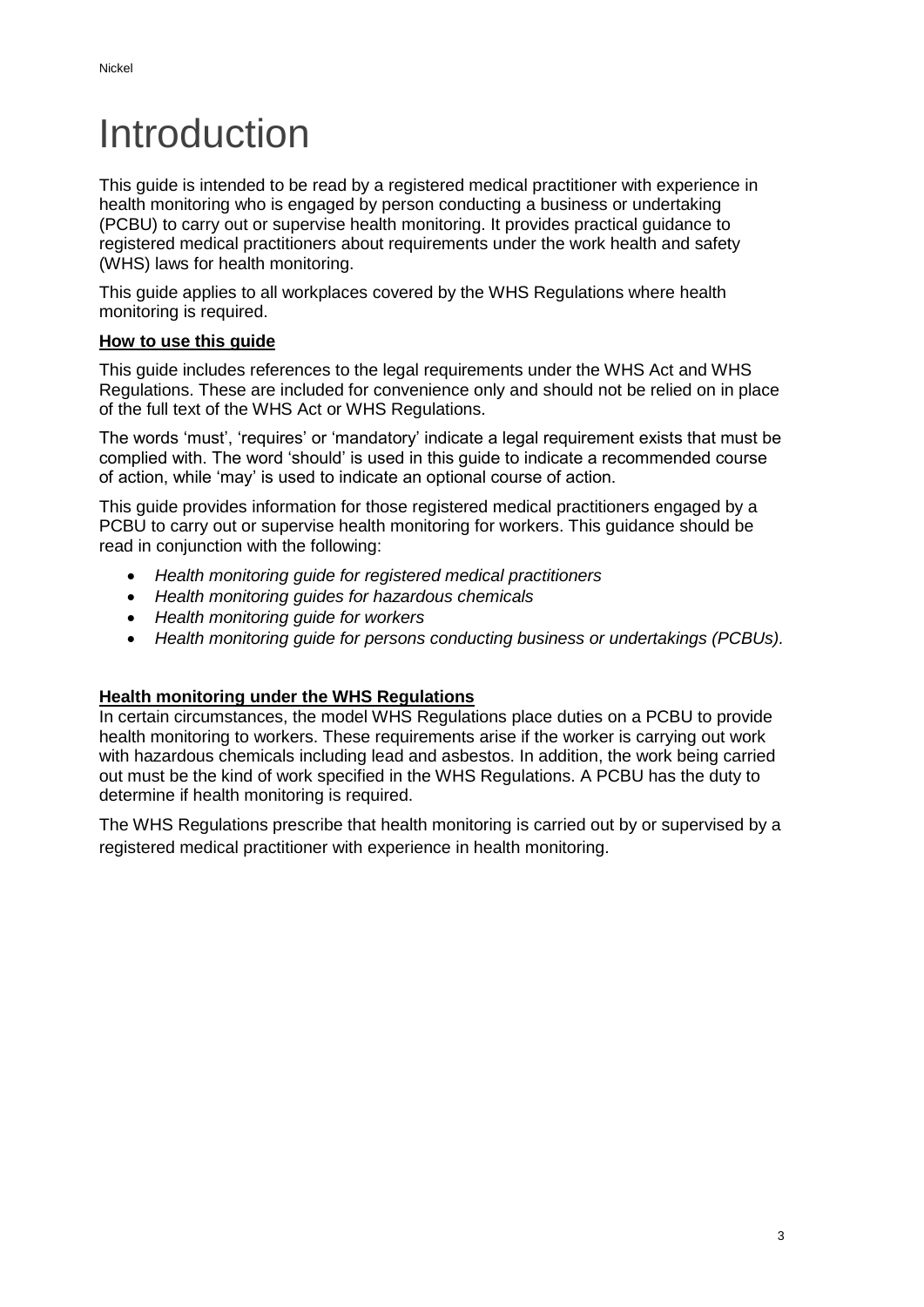# <span id="page-3-0"></span>**Nickel**

Nickel (CAS 7440-02-0) is a hard, silver-white metal that is a naturally occurring element in the earth's crust and small amounts are found in food, water, air and soil.

Nickel compounds can be classified based on their solubility:

- soluble compounds
	- o nickel chloride, nickel nitrate, nickel sulfate, nickel acetate, and
- poorly soluble compounds
	- o elemental nickel, nickel oxides, nickel hydroxide, nickel carbonate, nickel sulfide, nickel subsulfide.

#### **Work activities that may represent a high risk exposure**

Under the Work Health and Safety (WHS) Regulations, nickel and its compounds are listed as restricted hazardous chemicals and must not be used at concentrations greater than 0.1 per cent as nickel without authorisation from a relevant WHS regulator.

Nickel is combined with other metals such as iron, copper, chromium and zinc to form alloys and increase hardness, strength and resistance to corrosion.

The major uses of nickel are:

- electroplating
- industrial plating
- as an insulating agent
- as a catalyst
- in mineral oil lubricant
- in welding and soldering, and
- in the manufacturing of stainless steel and alloys.

Examples of work activities involving nickel that require special attention when assessing exposure include:

- nickel refining
- manufacturing, welding and hot cutting of stainless steels and nickel alloys
- nickel plating and electroplating
- packing of nickel powders and alloys, and
- maintenance of plant and equipment used in nickel processes.

#### **Sources of non-occupational exposure**

The main source of non-work-related exposure to nickel is through food, drinking water and cigarettes.

# <span id="page-3-1"></span>**1. Health monitoring for nickel under the WHS Regulations**

Collection of demographic, medical and occupational history

Physical examination with emphasis on dermatological and respiratory systems

Urinary nickel level

Health monitoring under the WHS Regulations is applicable to nickel and its inorganic compounds. The toxic effects of nickel compounds is primarily attributed to the nickel ion. Hence, nickel and its compounds are considered to have a similar hazard and toxicity profile.

In this quide, 'nickel' is used to refer to nickel and its compounds.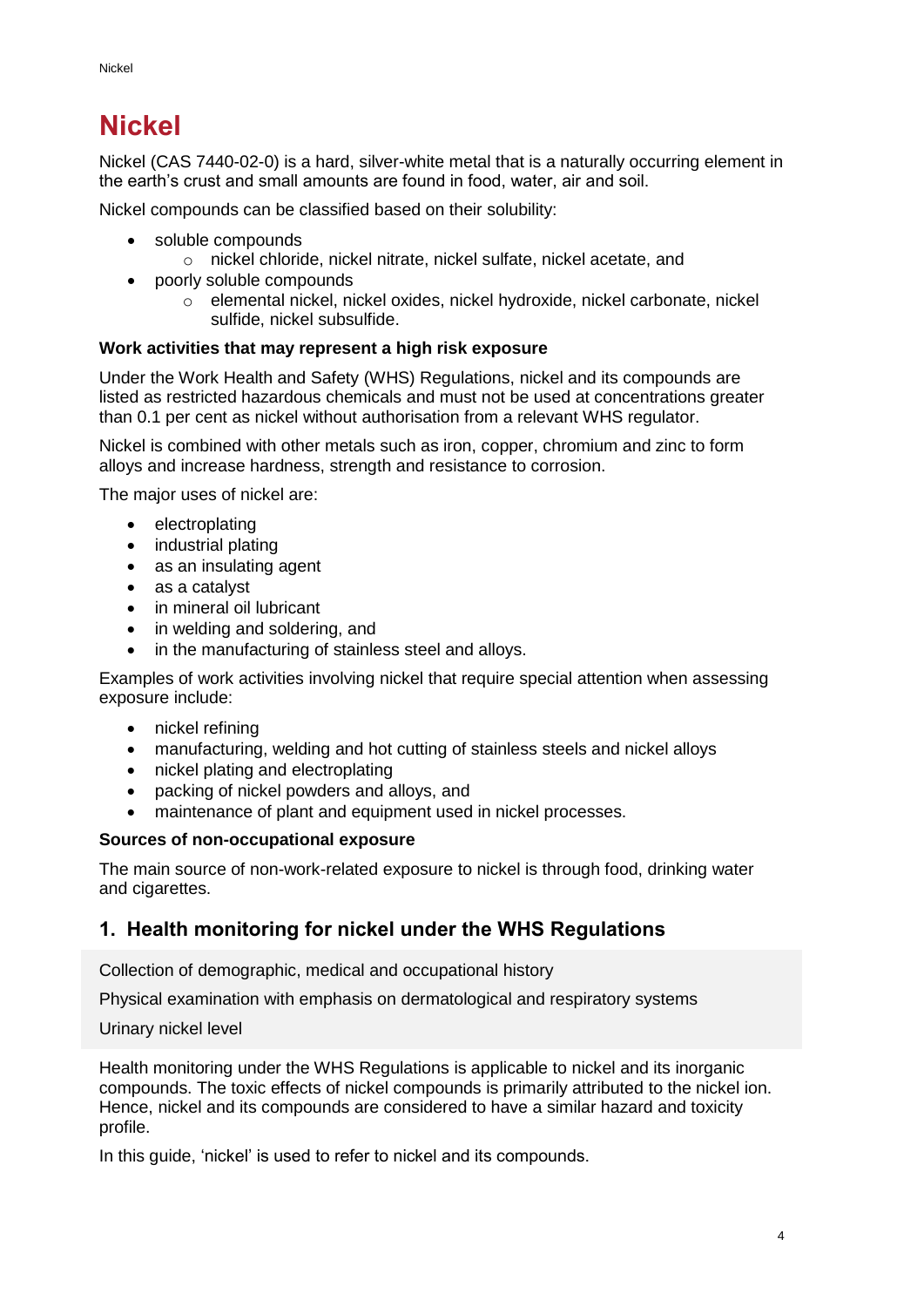# **Health monitoring before starting work in a nickel process**

Health monitoring for nickel may be required before the worker starts work so that changes to the worker's health can be detected.

Initial discussions about a health monitoring program should include possible:

- health effects from exposure to nickel
- how to recognise and report symptoms, including the need to check for skin changes, rashes and skin damage, and respiratory symptoms of both upper and lower respiratory tracts, and
- what is involved in the health monitoring program, for example the frequency of testing and the tests that may be needed.

An initial physical examination should place emphasis on the respiratory system, including baseline spirometry, and skin to determine baseline measurements.

Nickel compounds may be skin or respiratory sensitisers and previous work history with the chemical and symptoms of sensitisation should be investigated.

## **During exposure to a nickel process**

## <span id="page-4-0"></span>**2. Monitoring exposure to nickel**

Where workers are exposed, suspected of being exposed or are concerned about exposure to nickel, the person conducting the business or undertaking (PCBU) has a duty to arrange a health monitoring appointment with a registered medical practitioner. For example, an appointment should be arranged following spills or loss of containment of nickel processes resulting in excessive exposure to workers or when workers develop symptoms of nickel exposure.

Pulmonary absorption is generally high (greater than 50 per cent) and the absorption rate is dependent on the solubility of the compound. Absorption by the oral route is generally low, but is dependent on the nickel compound. Nickel is not metabolised and is eliminated from the body via the urine.

Following inhalational exposure to soluble nickel compounds, there is an increase in urinary nickel during the working day followed by an initial wash-out period with a half-life of 17–39 hours. Some accumulation occurs during the week with a significant fall over the weekend. Urinary nickel levels do not return to baseline over the weekend in workers who are more highly exposed. For workers exposed to soluble nickel compounds, urinary nickel concentrations generally correlate with exposure.

For workers exposed to insoluble or slightly soluble nickel salts, there is a less pronounced but more prolonged increase in urinary nickel levels. The urinary concentration of nickel in these workers is reflective of the combination of long term and recent exposure.

The following test should be used to assess the worker's level of exposure to nickel:

• end of shift urinary nickel level.

The urine should be collected at the end of shift, preferably at the end of the working week, given the elimination kinetics of nickel. Care should be taken during sample collection to avoid contamination from air and exposed skin and clothing.

Test results should be interpreted in consideration of the exposure route, source and duration, the nickel compound being used or exposed to, in particular whether it is a soluble or poorly soluble compound, and other relevant information about the worker's clinical and physiological record including renal function.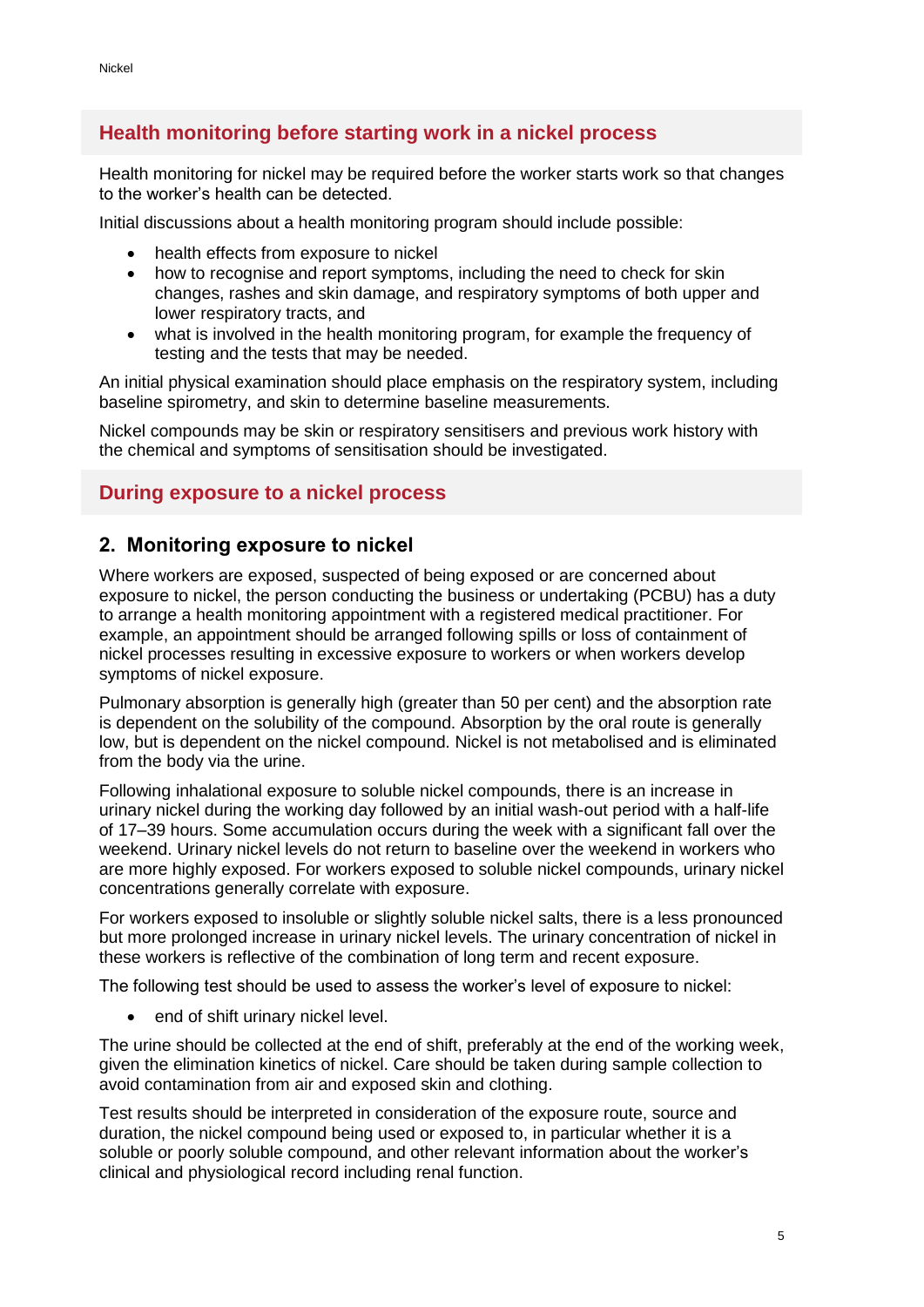The urinary concentration of nickel in non-occupationally exposed subjects have reported to be less than 3  $\mu$ g/L<sup>1</sup>. Exposures above this are likely to reflect occupational exposure. An individual with an exposure level greater than the background level should be monitored for signs and symptoms of nickel exposure. Additional medical examinations may be warranted.

#### <span id="page-5-0"></span>**Workplace exposure standard**

The workplace exposure standards for various nickel compounds include:

**Table 1** Workplace exposure standards for various nickel compounds

| <b>Nickel compound</b>                        | <b>Eight hour time weighted</b><br>average (TWA; mg/m <sup>3</sup> ) |
|-----------------------------------------------|----------------------------------------------------------------------|
| Nickel carbonyl (as Ni)                       | 0.12                                                                 |
| Nickel dichloride                             | 0.1                                                                  |
| <b>Nickel dinitrate</b>                       | 0.1                                                                  |
| Nickel, metal                                 | 1                                                                    |
| Nickel, powder                                | 1                                                                    |
| Nickel, soluble compounds (as Ni)             | 0.1                                                                  |
| Nickel sulfide roasting (fume & dust) (as Ni) | 1                                                                    |
| Nickel salt, nitric acid                      | 0.1                                                                  |

A physical examination and urinary testing may be indicated if the results of air monitoring indicate frequent or potentially high exposure (half of the TWA or above).

#### <span id="page-5-1"></span>**Removal from work**

Where a medical examination indicates the worker is displaying symptoms of exposure to nickel or where results of biological monitoring indicate exposure that may cause adverse health effects, the registered medical practitioner should consider recommending the worker be removed from nickel-related work. Symptoms of concern may include:

- allergic contact dermatitis, and
- respiratory symptoms.

When removal from nickel-related work is indicated the registered medical practitioner must provide the PCBU with the following recommendations:

- the worker should be removed from work with nickel and nickel compounds, and
- the PCBU should review control measures and carry out recommended remedial action.

The worker must be informed of the results of health monitoring.

#### <span id="page-5-2"></span>**Return to work**

 $\overline{a}$ 

Should a worker be removed from nickel-related work, they must not return until the registered medical practitioner has:

*<sup>1</sup> EU Scientific Committee on Occupational Exposure Limits (2001) Recommendation from the Scientific Committee on Occupational Exposure Limits for nickel and inorganic nickel compounds. SCOEL/SUM/85.*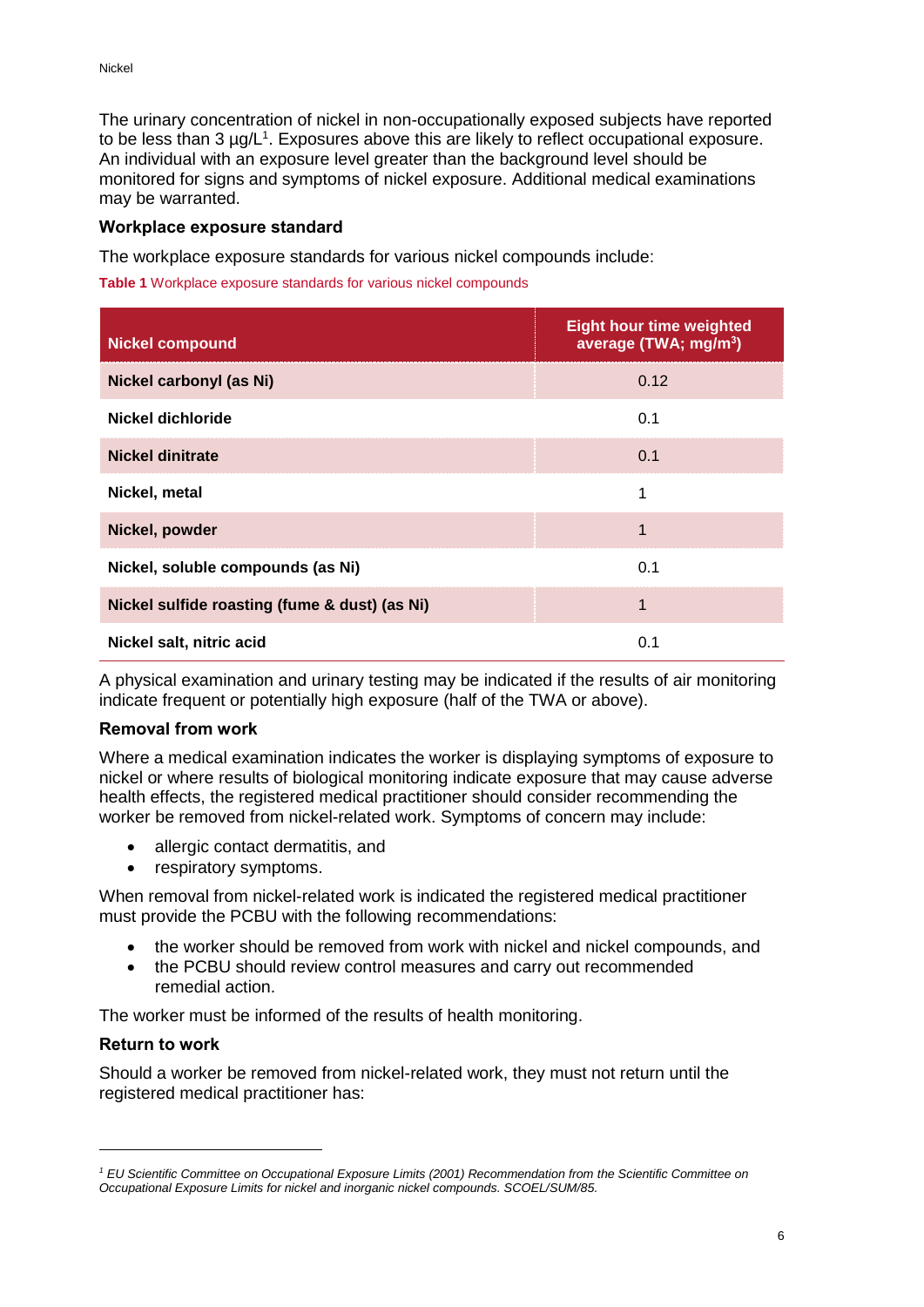- assessed them as medically fit, and
- made a recommendation to the PCBU that the worker can return to remediated nickel-related work.

This assessment should take into consideration the clinical condition of the worker, the worker's urinary nickel levels and remediation of the circumstances that led to the symptoms if possible.

# **At termination of work in a nickel process**

# <span id="page-6-0"></span>**3. Final medical examination**

A urine sample should be collected on the last day of the worker's final shift, and a final medical examination should be carried out and include a physical examination with emphasis on the dermatological and respiratory systems (including lung function testing and standard respiratory questionnaire), noting any skin changes and symptoms of sensitisation.

Workers with health conditions or continuing symptoms due to nickel exposure should be advised to seek continuing medical examinations as organised by the registered medical practitioner supervising the health monitoring program.

A health monitoring report from the registered medical practitioner should be provided to the PCBU as soon as practicable after the completion of the monitoring program, and at regular intervals for longer term or ongoing health monitoring processes. The report must include:

- the name and date of birth of the worker
- the name and registration number of the registered medical practitioner
- the name and address of the PCBU who commissioned the health monitoring
- the date of the health monitoring
- any test results that indicate whether or not the worker has been exposed to a hazardous chemical
- any advice that test results indicate that the worker may have contracted an injury, illness or disease as a result of carrying out the work that triggered the requirement for health monitoring
- any recommendation that the PCBU take remedial measures, including whether the worker can continue to carry out the type of work that triggered the requirement for health monitoring, and
- whether medical counselling is required for the worker in relation to the work that triggered the requirement for health monitoring.

# **Potential health effects following exposure to nickel**

# <span id="page-6-1"></span>**4. Route of occupational exposure**

The primary route of exposure are via inhalation.

# <span id="page-6-2"></span>**5. Target organ/effect**

The target organs and potential effects of nickel exposure include: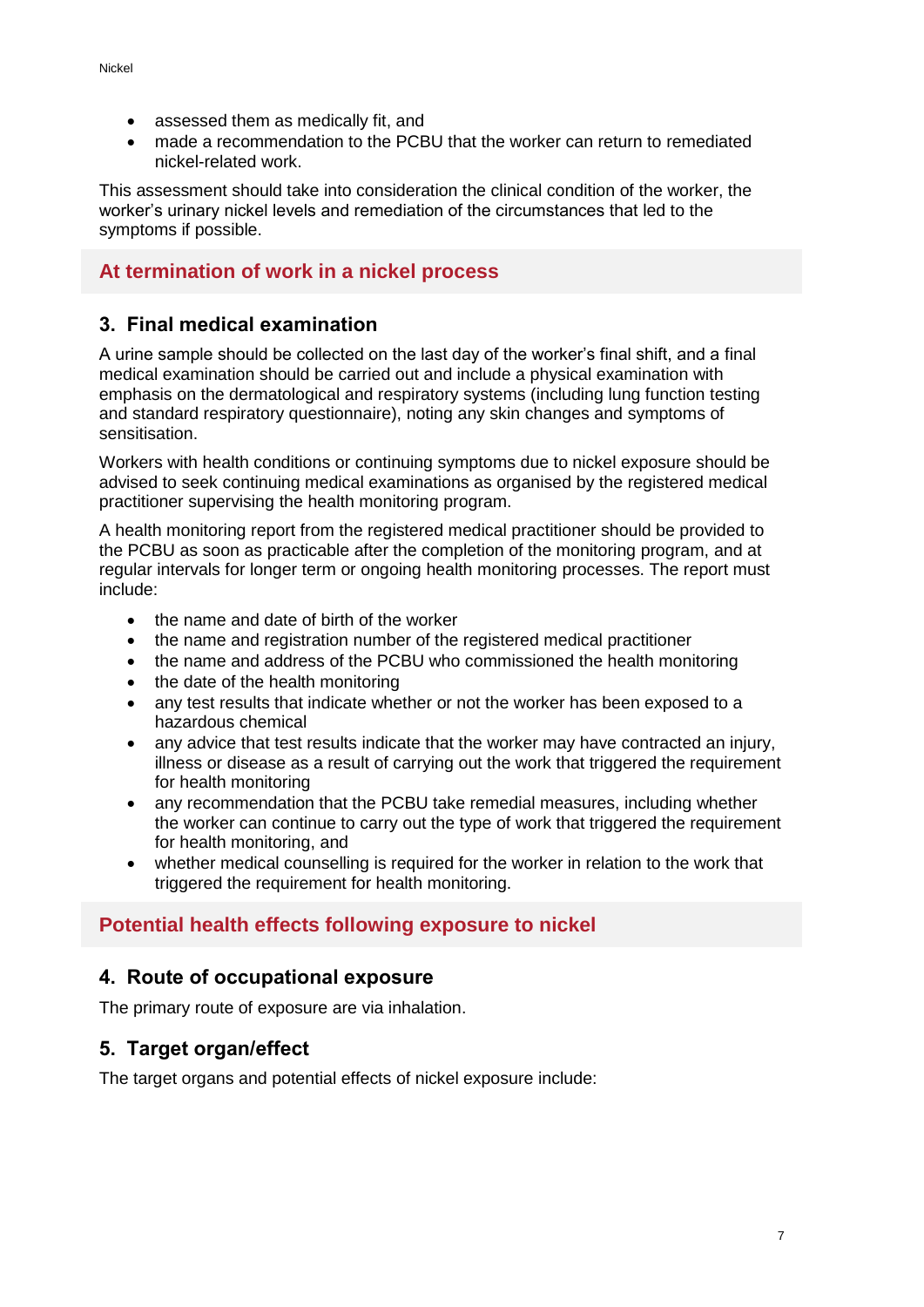#### **Table 2** Target organs and potential effects of nickel exposure

| Target organ              | <b>Effect</b>                                                   |
|---------------------------|-----------------------------------------------------------------|
| <b>Skin</b>               | • Allergic contact dermatitis                                   |
| <b>Respiratory System</b> | Asthma<br>• Cancer of nasopharynx and lung<br><b>Bronchitis</b> |

# <span id="page-7-0"></span>**6. Acute effects**

Acute effects are more likely to be experienced following inhalation or ingestion of large amounts of dust or powder such as in a spill situation.

Acute effects of exposure to nickel include:

- nausea
- vomiting
- weakness
- headache
- rash or itching of the fingers, hands and forearms
- asthma
- decreased lung function, and
- bronchitis.

# <span id="page-7-1"></span>**7. Chronic effects**

Chronic effects of exposure to nickel include:

- rhinitis
- sinusitis
- nasal septal perforations
- asthma
- inflammation, and
- cancers of the lungs, nose and sinuses.

# <span id="page-7-2"></span>**8. Carcinogenicity**

Most nickel compounds have been classified Category 1A carcinogens according to the Globally Harmonized System of Classification and Labelling of Chemicals (GHS) as they have been shown to cause cancer in humans. Exceptions to this are elemental nickel and tetracarbonylnickel which have been classified as Category 2 carcinogens according to the GHS as they are suspected of causing cancer in humans. For further information on specific nickel compounds, refer to Safe Work Australia's Hazardous Chemical Information system or the relevant safety data sheet.

# <span id="page-7-3"></span>**9. GHS classification**

Different nickel compounds may have different health hazard classifications. The specific nickel compound that a worker is exposed to will need to be reviewed to ensure appropriate identification of the health hazards. For the GHS classification of a specific nickel compound, refer to Safe Work Australia's Hazardous Chemical Information System or the relevant safety data sheet for detailed information.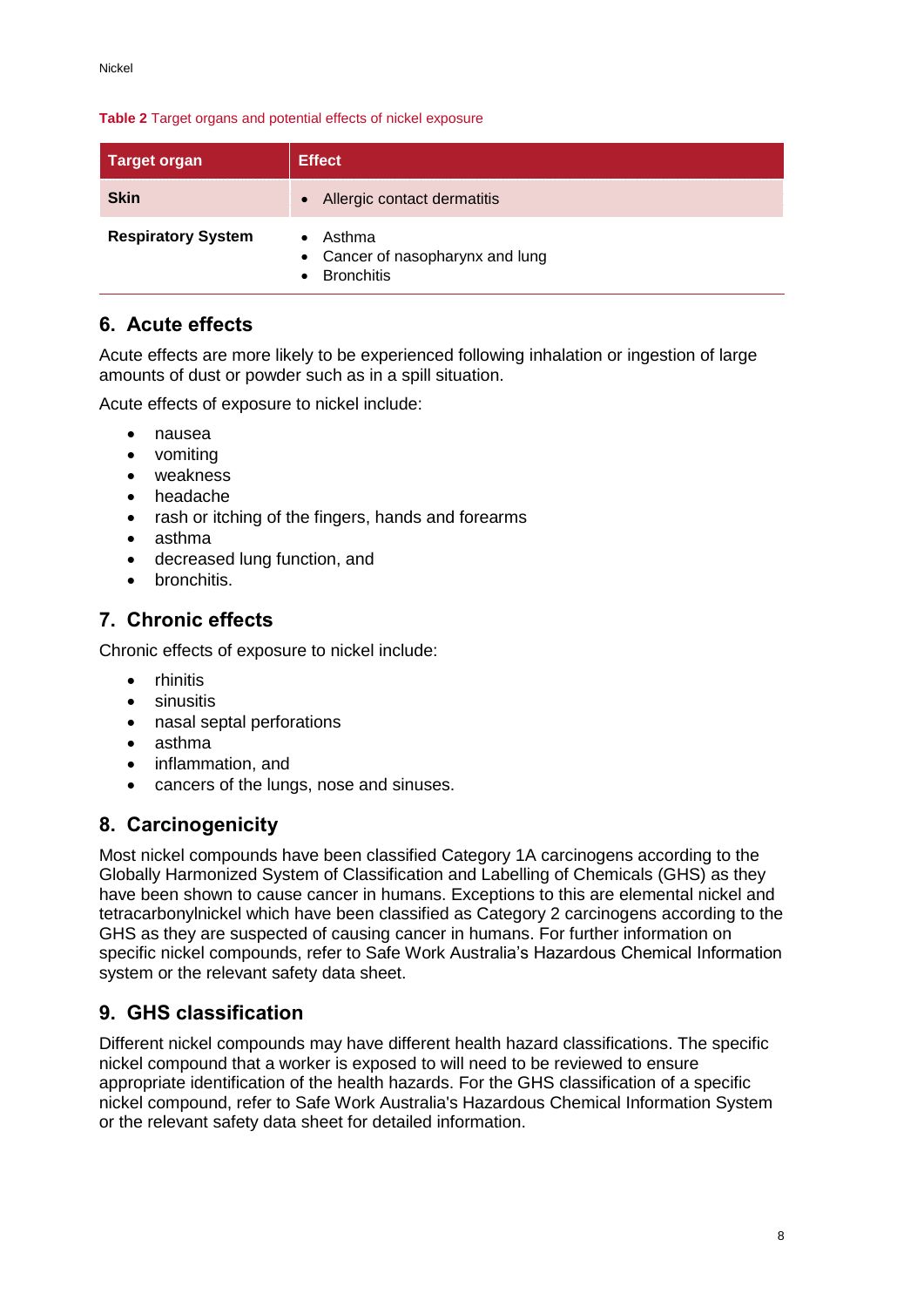# <span id="page-8-0"></span>**Source documents**

Australian Institute of Occupational Hygienists (2016); [Nickel and its Compounds -](https://www.aioh.org.au/documents/item/101) [Potential for Occupational Health Issues Position paper](https://www.aioh.org.au/documents/item/101) (PDF 1.13MB).

*Chemical analysis branch handbook, 9th [Edition, Workplace and biological monitoring](http://www.testsafe.com.au/__data/assets/pdf_file/0007/16387/Chemical-Analysis-Branch-Handbook-9th-edition-TS033.pdf)  [exposure analysis](http://www.testsafe.com.au/__data/assets/pdf_file/0007/16387/Chemical-Analysis-Branch-Handbook-9th-edition-TS033.pdf)*, WorkCover NSW (PDF 3.39MB).

Dept. of Health and Human Service; Nickel Compounds and metallic Nickel report on carcinogens 13th ed.; National toxicology program.

EU Scientific Committee on Occupational Exposure Limits (2001) Recommendation from the Scientific Committee on Occupational Exposure Limits for nickel and inorganic nickel compounds. SCOEL/SUM/85.

Health and Safety Laboratory (UK) (2013) Guidance on Laboratory Techniques in Occupational Medicine (13th edition).

Lauwerys, R.R. and Hoet, P. (2001) *Industrial Chemical Exposure Guidelines for Biological Monitoring*, 3rd Ed, Lewis Publishers, Boca Raton.

National Industrial Chemicals Notification and Assessment Scheme; Human Health Tier II Assessment for [Nickel.](https://www.nicnas.gov.au/search?query=nickel&collection=nicnas-meta)

Nickel and Nickel Compounds IARC Monograph p169 -218 Date 2012.

Sunderman Jr, F. W. (1993). Biological monitoring of nickel in humans. *Scand. J. Work Environ. Health* 19 (Suppl 1): 34-38.

Safe Work Australia (2013); *[Workplace Exposure Standards for Airborne Contaminants](https://www.safeworkaustralia.gov.au/system/files/documents/1705/workplace-exposure-standards-airborne-contaminants-v2.pdf)* (PDF 873KB).

Safe Work Australia; *[Hazardous Chemicals Information System](http://hcis.safeworkaustralia.gov.au/)*.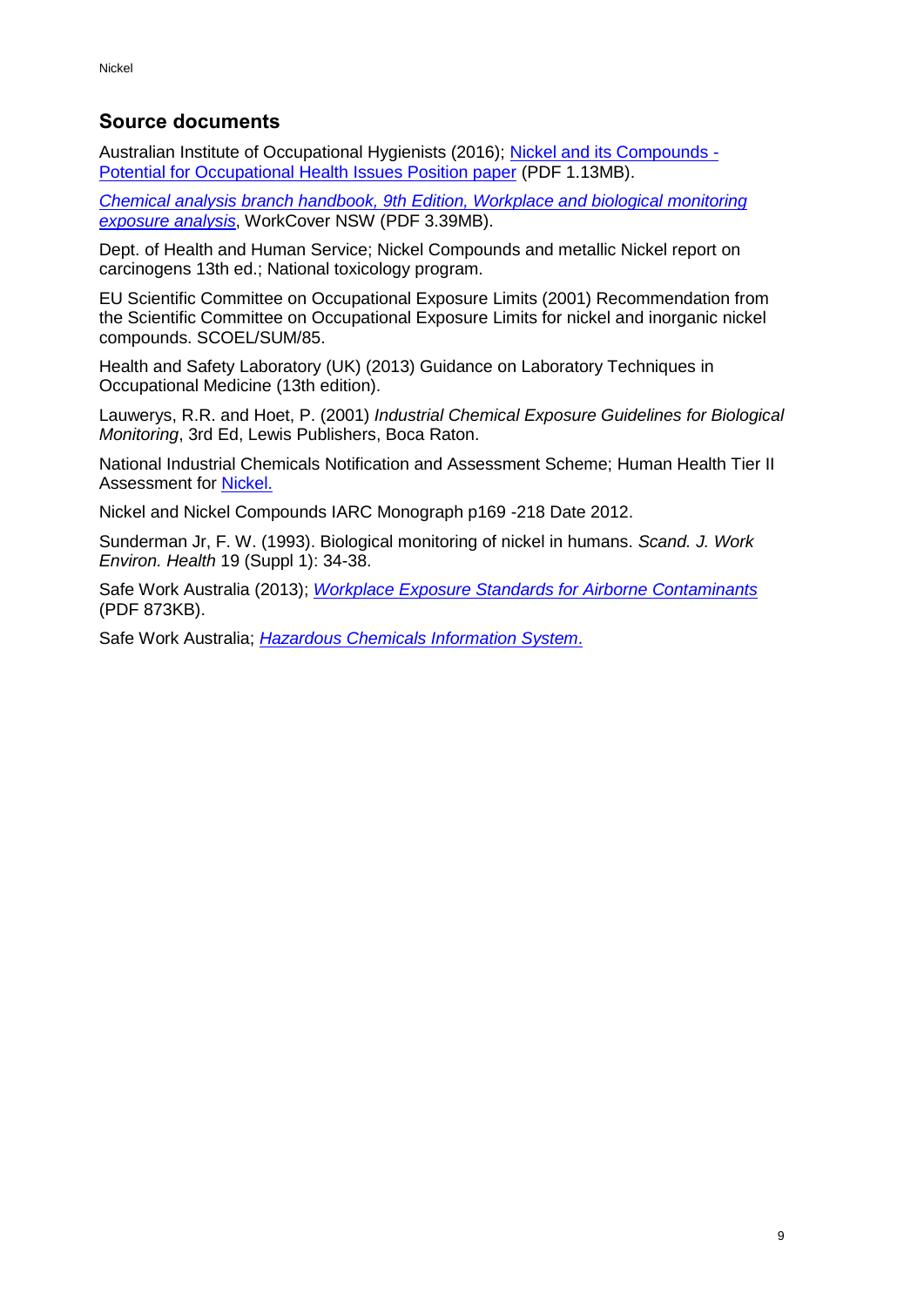

# **Health monitoring report**

*Nickel*

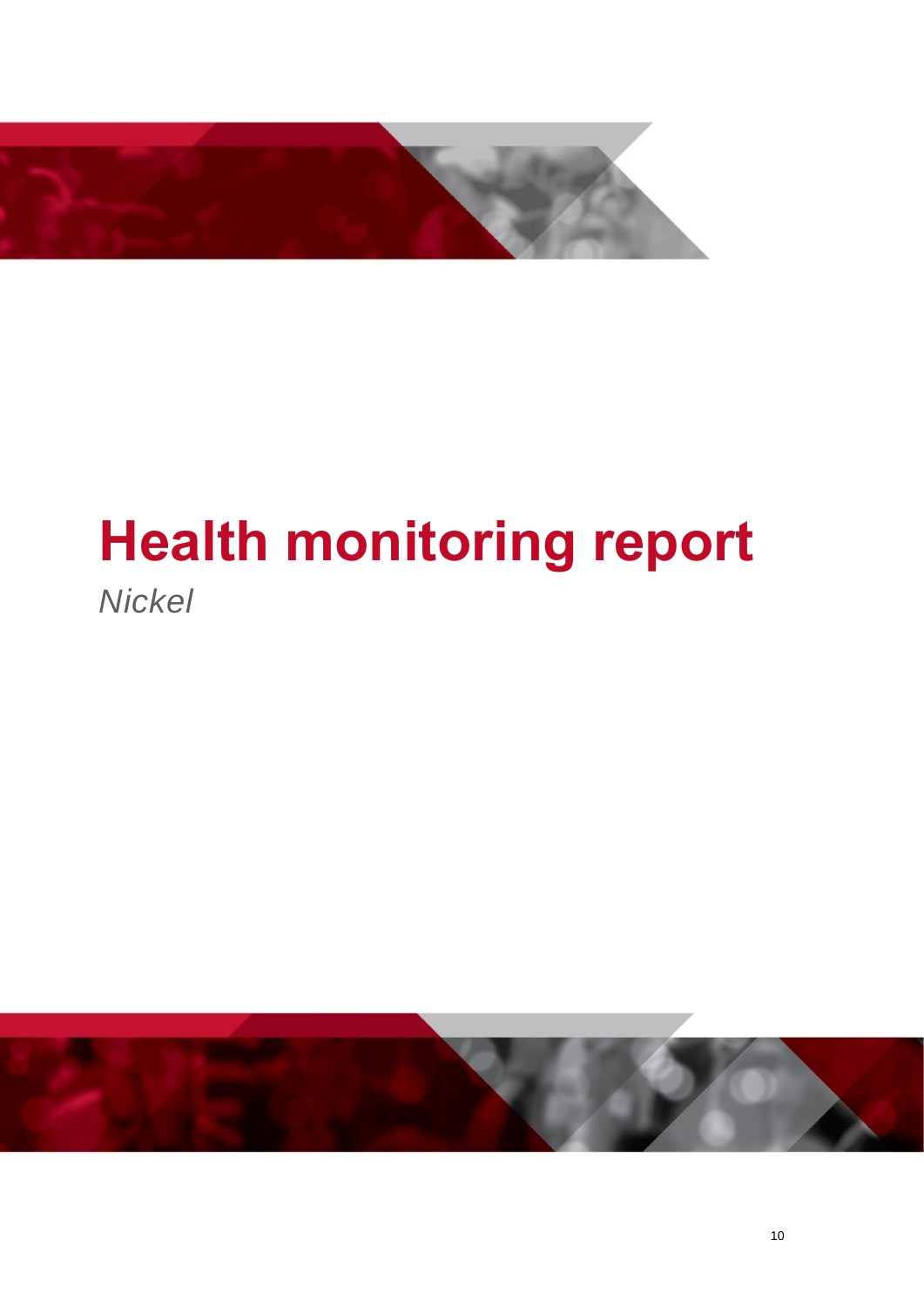# <span id="page-10-0"></span>**Health monitoring report – Nickel**

**This health monitoring report is a confidential health record and must not be disclosed to another person except in accordance with the Work Health and Safety Regulations or with the consent of the worker.** 

There are two sections. Complete both sections and all questions as applicable.

**Section 1** A copy of this section should be forwarded to the person conducting the business or undertaking (PCBU) who has engaged your services.

**Section 2** may contain confidential health information. Information that is required to be given to the PCBU should be summarised in Section 1.

# <span id="page-10-1"></span>**Section 1 – A copy of this section to be provided to the PCBU**

#### **Person conducting a business or undertaking**

**Company/organisation name:** Click here to enter text.

**Site address:** Click here to enter text.

| <b>Suburb:</b> Click here to enter text. | <b>Postcode:</b> Click here to enter text. |
|------------------------------------------|--------------------------------------------|
| Site Tel: Click here to enter text.      | <b>Site Fax:</b> Click here to enter text. |

**Contact Name:** Click here to enter text.

#### **Other businesses or undertakings engaging the worker** □ **N/A** (include a separate section for each PCBU)

**Company/organisation name:** Click here to enter text.

**Site address:** Click here to enter text. **Suburb:** Click here to enter text. **Postcode:** Click here to enter text. **Site Tel:** Click here to enter text. **Site Fax:** Click here to enter text. **Contact Name:** Click here to enter text.

#### **Worker details** (tick all relevant boxes)

| <b>Surname:</b> Click here to enter text.                   | <b>Given names:</b> Click here to enter text. |  |  |  |  |
|-------------------------------------------------------------|-----------------------------------------------|--|--|--|--|
| <b>Date of birth:</b> Click here to enter a date.           | Sex: $\Box$ Male $\Box$ Female                |  |  |  |  |
| <b>Address:</b> Click here to enter text.                   |                                               |  |  |  |  |
| <b>Suburb:</b> Click here to enter text.                    | <b>Postcode:</b> Click here to enter text.    |  |  |  |  |
| <b>Current job:</b> Click here to enter text.               |                                               |  |  |  |  |
| Tel (H): Click here to enter text.                          | <b>Mob:</b> Click here to enter text.         |  |  |  |  |
| <b>Date started employment:</b> Click here to enter a date. |                                               |  |  |  |  |

**Employment in nickel risk work** (tick all relevant boxes) (information provided by the PCBU)

 $\Box$  New to nickel work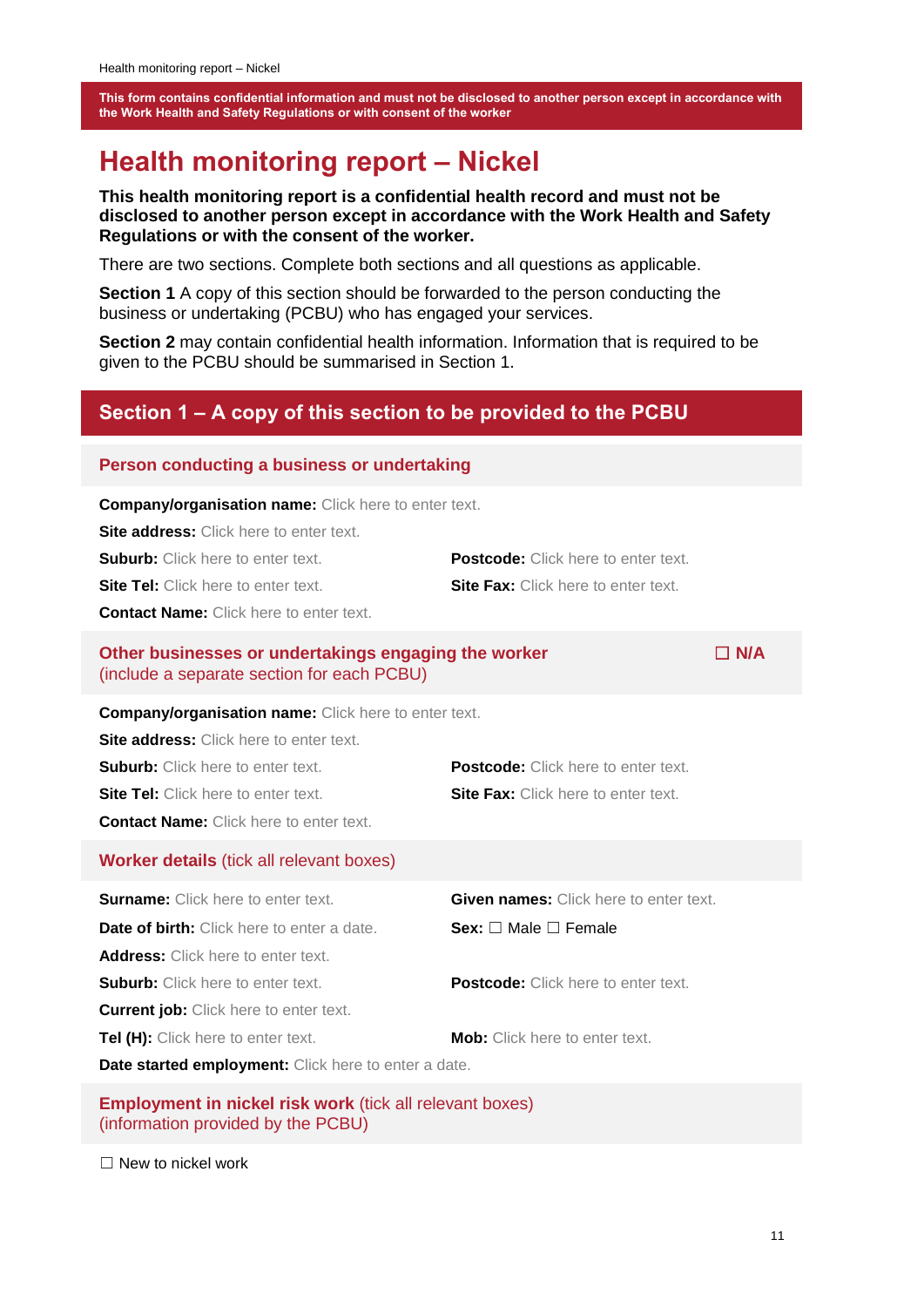$\Box$  New worker but not new to nickel work

□ Current worker continuing in nickel work

**Worked with nickel since:** Click here to enter a date.

**Risk assessment completed:** ☐ Yes ☐ No

#### **Work environment assessment** (tick all relevant boxes) (information provided by the PCBU)

**Date of assessment:** Click here to enter a date.

#### **Nickel industry/use**

- ☐ Nickel refining
- ☐ Maintenance in nickel processes.
- $\Box$  Manufacturing, welding and hot cutting of stainless steels and nickel alloys
- ☐ Nickel plating and electroplating
- $\Box$  Packing of nickel powders and alloys
- ☐ Other (specify):

**Controls**

#### **Other chemicals the worker may be exposed to:** Click here to enter text.

| CONTIOIS                                          |            |                           |
|---------------------------------------------------|------------|---------------------------|
| Eye protection                                    | $\Box$ Yes | $\Box$ No                 |
| Emergency eye wash                                | $\Box$ Yes | □ No                      |
| Wear gloves                                       | $\Box$ Yes | ⊟ No                      |
| Respirator use                                    | $\Box$ Yes | ⊟ No                      |
| Respirator type                                   |            | Click here to enter text. |
| Local exhaust ventilation                         | $\Box$ Yes | ⊟ No                      |
| Overalls/work clothing                            | $\Box$ Yes | ⊟ No                      |
| Laundering by employer                            | $\Box$ Yes | □ No                      |
| Wash basins and showers (with hot and cold water) | ⊟ Yes      | ⊐ No                      |
| Other please specify                              |            |                           |

#### **Health monitoring results**

#### **Biological monitoring results**

Include/attach test results that indicate whether or not the worker has been exposed

|                                                     | <b>Tests performed</b>                              | <b>Recommended action or comment</b> |
|-----------------------------------------------------|-----------------------------------------------------|--------------------------------------|
|                                                     |                                                     |                                      |
| Click here to enter text. Click here to enter text. |                                                     |                                      |
|                                                     |                                                     |                                      |
|                                                     | Click here to enter text. Click here to enter text. |                                      |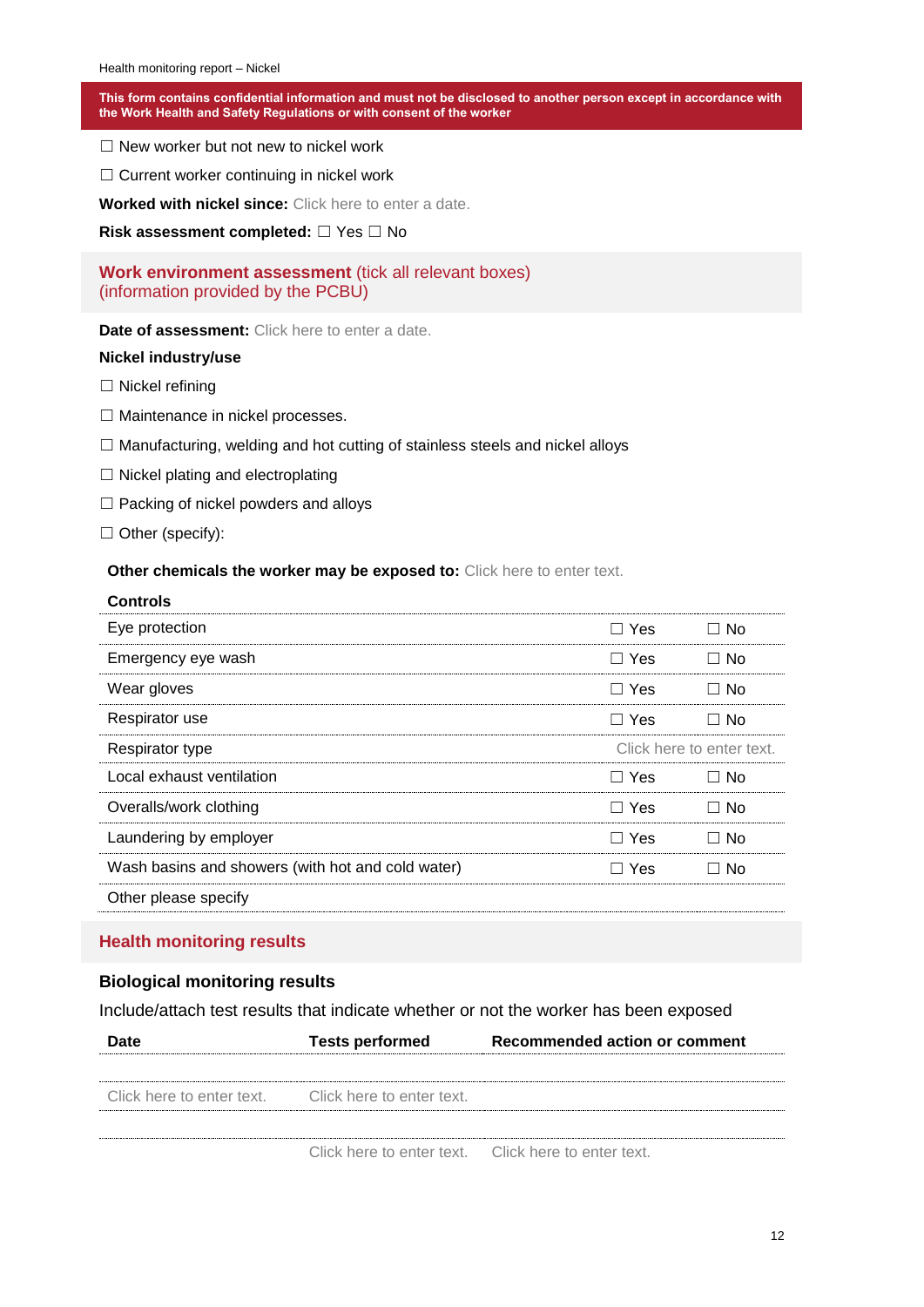**Comments about health monitoring results (for example any early indications or diagnosis of injury, illness or disease):**

**Recommendations** (by registered medical practitioner) (tick all relevant boxes)

#### **Further/additional health monitoring for worker**

 $\Box$  This is the final health monitoring report

□ Repeat health assessment in Click here to enter text. month(s) / Click here to enter text. week(s)

☐ Counselling required

 $\Box$  Medical examination by registered medical practitioner. On Click here to enter a date.

☐ Referred to Medical Specialist (respiratory/dermatology/other). On Click here to enter a date.

#### **Recommendations to PCBU**

- $\Box$  The worker is suitable for work with nickel
- □ Review workplace controls
- $\Box$  The worker should be removed from work with nickel. On Click here to enter a date.
- $\Box$  The worker is fit to resume work. On Click here to enter a date.
- □ Biological monitoring results indicate unacceptably high exposure levels

**Specialist's name:** Click here to enter text.

**Additional comments or recommendations:** Click here to enter text.

#### **Registered medical practitioner** (responsible for supervising health monitoring)

**Name:** Click here to enter text.

#### **Signature:**

**Date:** Click here to enter a date.

**Tel:** Click here to enter text. **Fax:** Click here to enter text.

**Registration Number:** Click here to enter text.

**Medical Practice:** Click here to enter text.

Address: Click here to enter text.

**Suburb:** Click here to enter text. **Postcode:** Click here to enter text.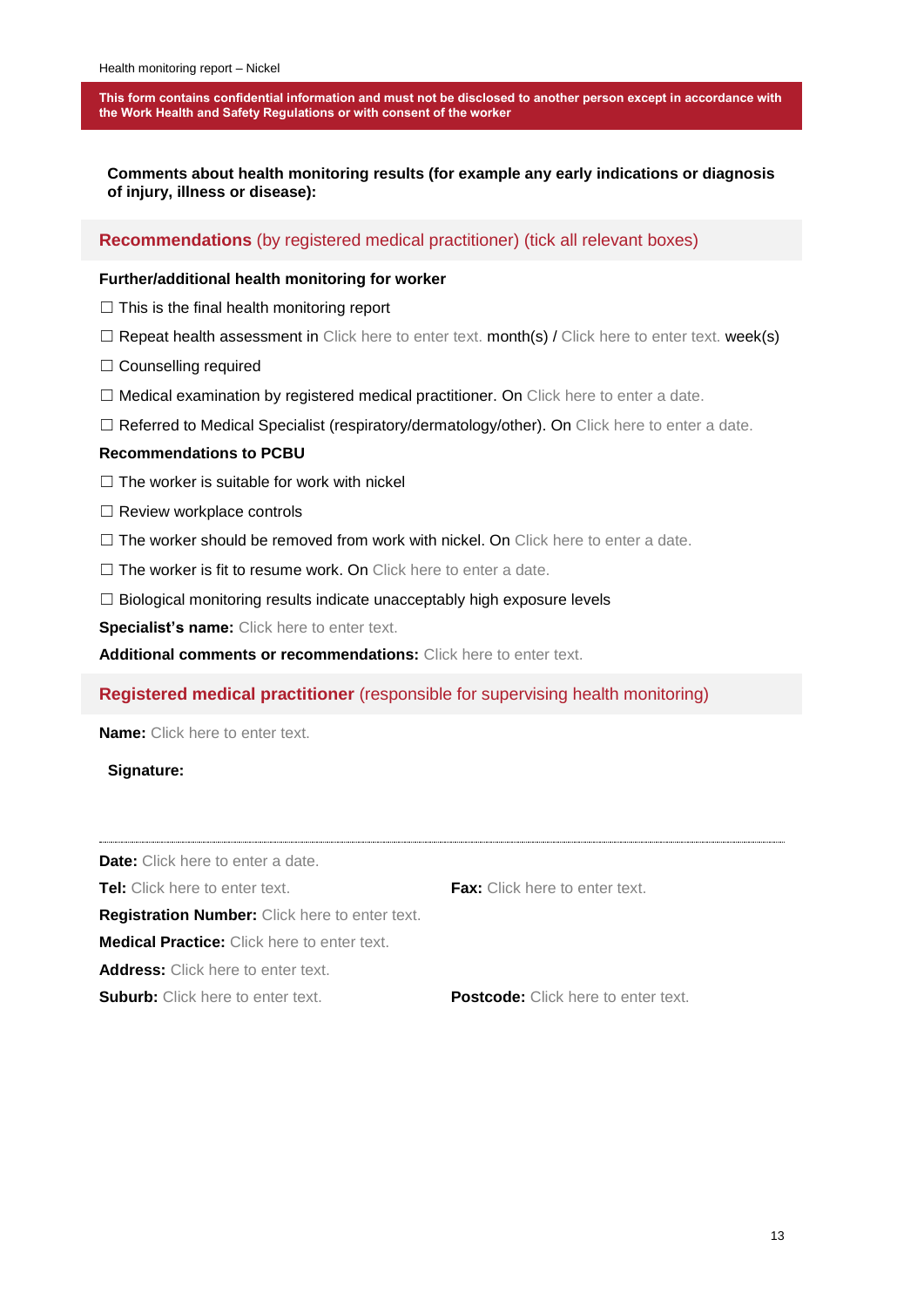# <span id="page-13-0"></span>**Section 2 – This section to be retained by the registered medical practitioner**

| Person conducting a business or undertaking                                                                                                                                                                                                               |                                                                                          |  |  |  |
|-----------------------------------------------------------------------------------------------------------------------------------------------------------------------------------------------------------------------------------------------------------|------------------------------------------------------------------------------------------|--|--|--|
| <b>Company/organisation name:</b> Click here to enter text.<br>Site address: Click here to enter text.<br><b>Suburb:</b> Click here to enter text.<br><b>Site Tel:</b> Click here to enter text.<br><b>Contact Name:</b> Click here to enter text.        | <b>Postcode:</b> Click here to enter text.<br><b>Site Fax:</b> Click here to enter text. |  |  |  |
| Other businesses or undertakings engaging the worker                                                                                                                                                                                                      | $\Box$ N/A                                                                               |  |  |  |
| <b>Company/organisation name:</b> Click here to enter text.<br><b>Site address:</b> Click here to enter text.<br><b>Suburb:</b> Click here to enter text.<br><b>Site Tel:</b> Click here to enter text.<br><b>Contact Name:</b> Click here to enter text. | <b>Postcode:</b> Click here to enter text.<br><b>Site Fax:</b> Click here to enter text. |  |  |  |
| <b>Worker details (tick all relevant boxes)</b>                                                                                                                                                                                                           |                                                                                          |  |  |  |
| <b>Surname:</b> Click here to enter text.<br><b>Given names:</b> Click here to enter text.<br><b>Date of birth:</b> Click here to enter a date.<br>Sex: $\Box$ Male<br>$\Box$ Female<br>$\Box$ Pregnant/breastfeeding                                     |                                                                                          |  |  |  |
| <b>Address:</b> Click here to enter text.<br><b>Suburb:</b> Click here to enter text.<br><b>Current job:</b> Click here to enter text.<br>Tel (H): Click here to enter text.<br>Date started employment: Click here to enter a date.                      | Postcode: Click here to enter text.<br><b>Mob:</b> Click here to enter text.             |  |  |  |
| Past employment and exposure details (tick all relevant boxes)                                                                                                                                                                                            |                                                                                          |  |  |  |

#### **Have you ever worked in any of the following jobs?**

If you answered 'yes' to any of the questions, please advise if you experienced any symptoms such as cough or wheeze or asthma when working.

|                                                                   |           | <b>Comments</b> (all 'yes' answers)  |
|-------------------------------------------------------------------|-----------|--------------------------------------|
| Nickel plating and electroplating                                 | $\Box$ No | $\Box$ Yes Click here to enter text. |
| Manufacturing of stainless steel<br>and alloys                    | $\Box$ No | $\Box$ Yes Click here to enter text. |
| Nickel refining                                                   | No.       | $\Box$ Yes Click here to enter text. |
| Maintenance of plant and<br>equipment used in nickel<br>processes | ⊟ No      | $\Box$ Yes Click here to enter text. |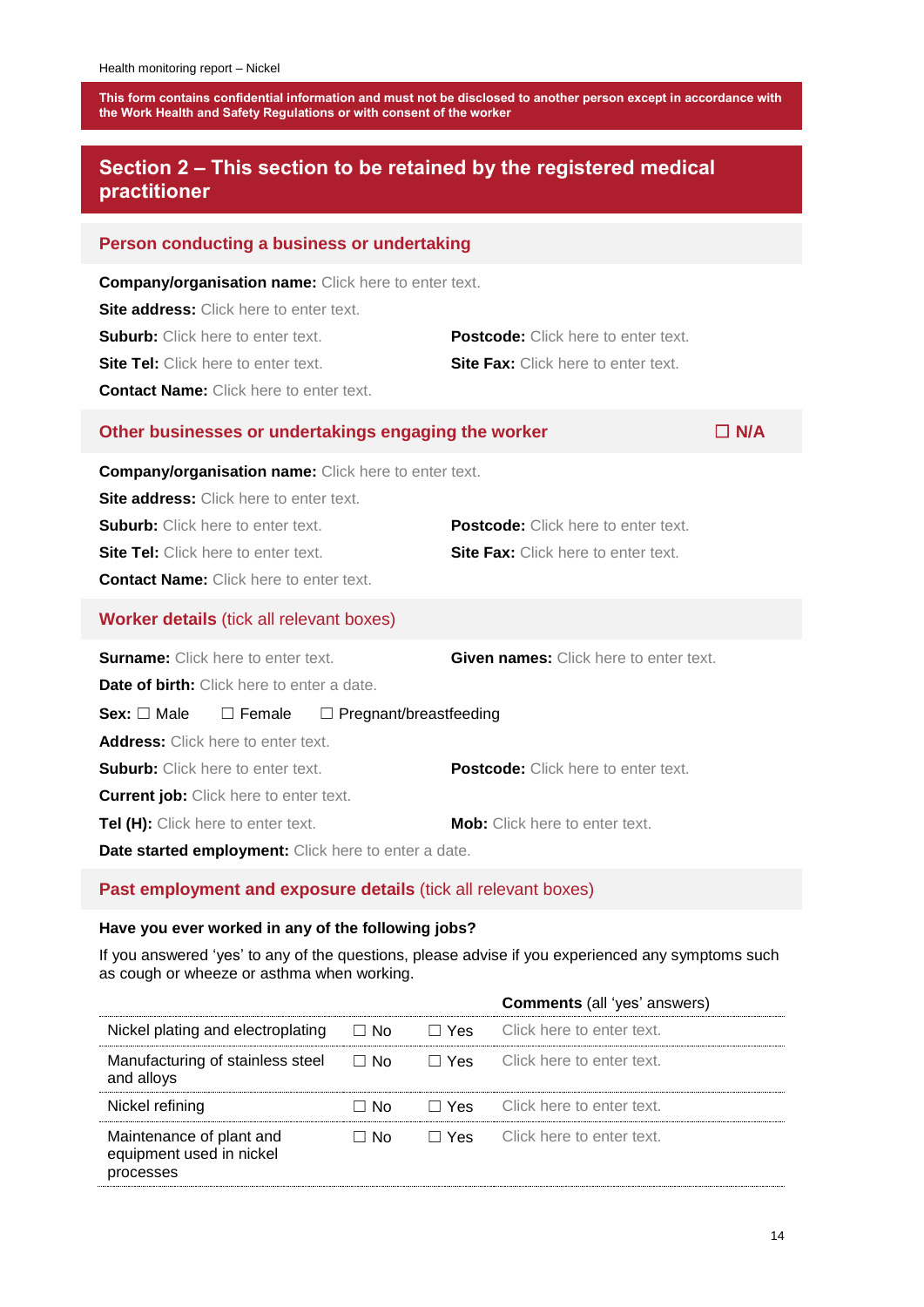|                                                                                    |           | <b>Comments</b> (all 'yes' answers)  |
|------------------------------------------------------------------------------------|-----------|--------------------------------------|
| Manufacturing, welding and hot<br>cutting of stainless steels and<br>nickel alloys | $\Box$ No | $\Box$ Yes Click here to enter text. |
| Packing of nickel powders and<br>alloys                                            | ⊟ No      | $\Box$ Yes Click here to enter text. |
| Other (please specify)                                                             | ⊟ No      | □ Yes Click here to enter text.      |

## **General health questionnaire** (tick all relevant boxes)

|                                                                                                                                                                                                    |               |            | <b>Comments</b> (all 'yes' answers) |
|----------------------------------------------------------------------------------------------------------------------------------------------------------------------------------------------------|---------------|------------|-------------------------------------|
| Did you suffer any incapacity<br>lasting two weeks or longer in the<br>last two years                                                                                                              | $\Box$ No     | $\Box$ Yes | Click here to enter text.           |
| Have you ever had any operations<br>or accidents or been hospitalised<br>for any reason                                                                                                            | $\Box$ No     | $\Box$ Yes | Click here to enter text.           |
| Are you currently being treated by<br>a doctor or other health<br>professional for any illness or<br>injury                                                                                        | $\Box$ No     | $\Box$ Yes | Click here to enter text.           |
| Are you currently receiving any<br>medical treatment or taking any<br>medications Please detail.                                                                                                   | $\Box$ No     | $\Box$ Yes | Click here to enter text.           |
| Do you currently smoke                                                                                                                                                                             | No.<br>$\Box$ | □ Yes      | Click here to enter text.           |
| Do you practice personal hygiene<br>at work, for example nail biting,<br>frequency of hand washing, eating<br>or smoking, clean shaven, shower<br>and change into clean clothes at<br>end of shift | $\Box$ No     | $\Box$ Yes |                                     |

# **Specific health questions** (tick all relevant boxes)

| Do you have or have you ever had:                                                                  |           |            | <b>Comments</b> (all 'yes' answers)  |
|----------------------------------------------------------------------------------------------------|-----------|------------|--------------------------------------|
| Shortness of breath on exertion                                                                    | $\Box$ No | $\Box$ Yes | Click here to enter text.            |
| Wheezing, bronchitis or asthma<br>now or in the past                                               | $\Box$ No | $\Box$ Yes | Click here to enter text.            |
| Any other lung or respiratory<br>conditions (emphysema,<br>pneumonia or sinusitis)                 | ⊟ No      | $\Box$ Yes | Click here to enter text.            |
| Allergies, hay fever, or allergic<br><b>bronchitis</b>                                             | ⊟ No      |            | $\Box$ Yes Click here to enter text. |
| Does anyone in your immediate<br>family (blood relatives only) have<br>asthma, hay fever or eczema | ⊟ No      | $\Box$ Yes | Click here to enter text.            |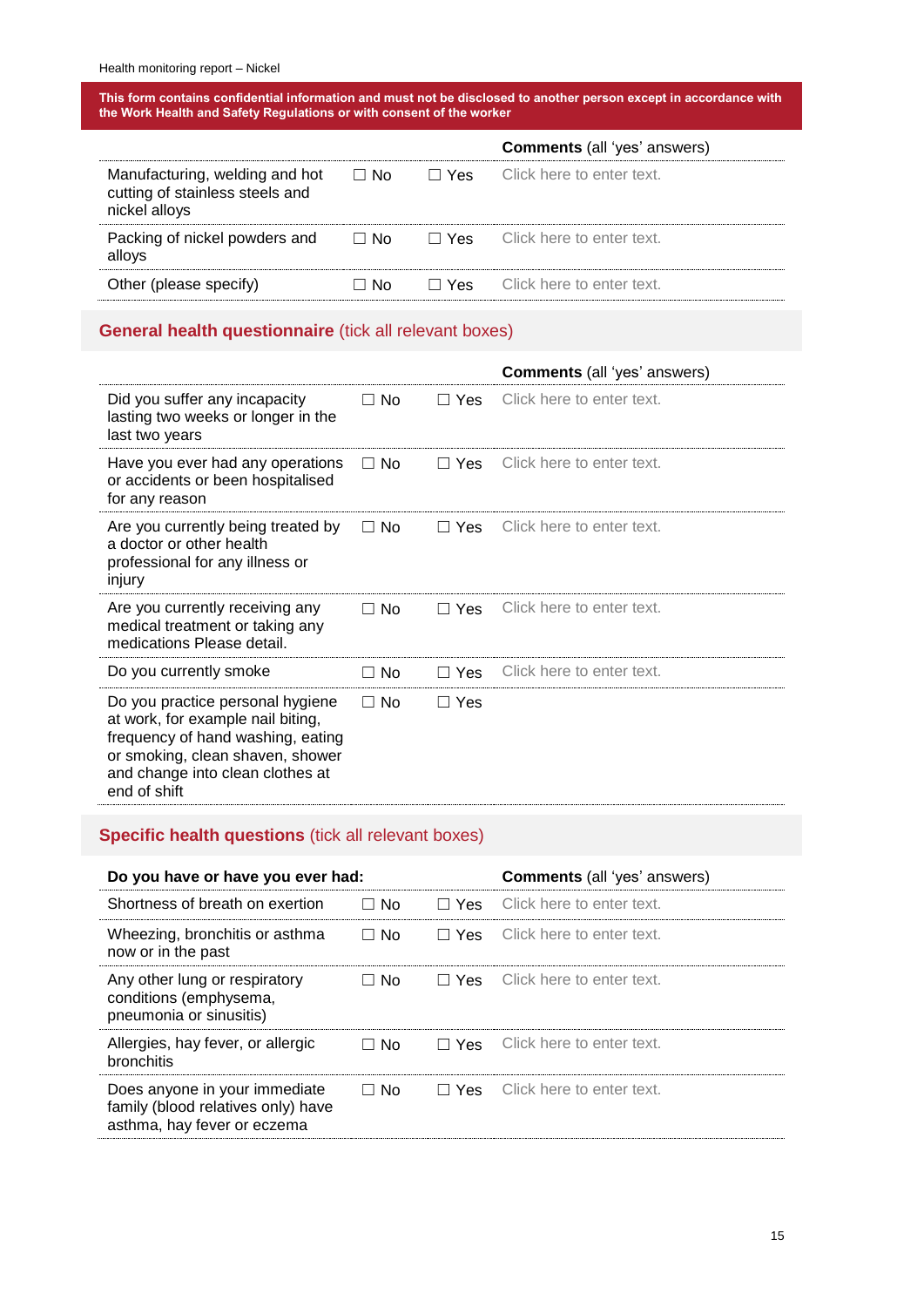| Do you have or have you ever had:                                     |      |  | <b>Comments</b> (all 'yes' answers)            |
|-----------------------------------------------------------------------|------|--|------------------------------------------------|
| Breathing problems, nasal<br>blockage, nose bleeds or lump in<br>nose | ⊟ No |  | $\Box$ Yes Click here to enter text.           |
| Skin disorders or dermatitis                                          |      |  | $\Box$ No $\Box$ Yes Click here to enter text. |
| Any form of cancer                                                    | ⊟ No |  | $\Box$ Yes Click here to enter text.           |
| Any other significant health<br>conditions                            | ∃ No |  | <b>T</b> Yes Click here to enter text.         |

#### **General health assessment** (if applicable)

**Height:** Click here to enter text. cm **Weight:** Click here to enter text. kg

**BP:** Click here to enter text. / Click here to enter text. mmHg

#### **Urinalysis**

# **Blood:** □ Normal □ Abnormal

| <b>Protein:</b> Click here to enter text. |  |  |  |  |  |  |
|-------------------------------------------|--|--|--|--|--|--|
|-------------------------------------------|--|--|--|--|--|--|

**Sugar:** Click here to enter text. □ No □ Yes

| <b>Cardiovascular system</b>                 |                             |                    | <b>Medical comments</b><br>(for all yes/abnormal) |  |
|----------------------------------------------|-----------------------------|--------------------|---------------------------------------------------|--|
| Blood pressure                               | ⊟ Normal                    | $\Box$ Abnormal    | Click here to enter text.                         |  |
| Heart rate                                   | $\Box$ Normal               | Abnormal           | Click here to enter text.                         |  |
| Heart sounds                                 | Normal                      | Abnormal<br>$\Box$ | Click here to enter text.                         |  |
| Murmurs present                              | ⊐ No                        | $\Box$ Yes         | Click here to enter text.                         |  |
| Evidence of<br>cardiac failure/oedema        | $\Box$ No                   | $\Box$ Yes         | Click here to enter text.                         |  |
| <b>Respiratory system</b>                    |                             |                    |                                                   |  |
| Breathing normal and regular<br>in character | ⊟ Yes                       | ר No               | Click here to enter text.                         |  |
| Auscultation normal                          | Yes                         | $\Box$ No          | Click here to enter text.                         |  |
| Signs of past/present<br>respiratory disease | $\Box$ No                   | $\Box$ Yes         | Click here to enter text.                         |  |
| <b>Skin</b>                                  |                             |                    |                                                   |  |
| Eczema, dermatitis or allergy                | No.                         | □ Yes              | Click here to enter text.                         |  |
| Skin cancer or other abnormality             | <b>No</b><br>$\Box$         | $\Box$ Yes         | Click here to enter text.                         |  |
| Evidence of nail biting                      | <b>No</b><br>$\blacksquare$ | $\Box$ Yes         | Click here to enter text.                         |  |
| Other                                        | $\Box$ No                   | $\Box$ Yes         | Click here to enter text.                         |  |

# **Referred for further testing**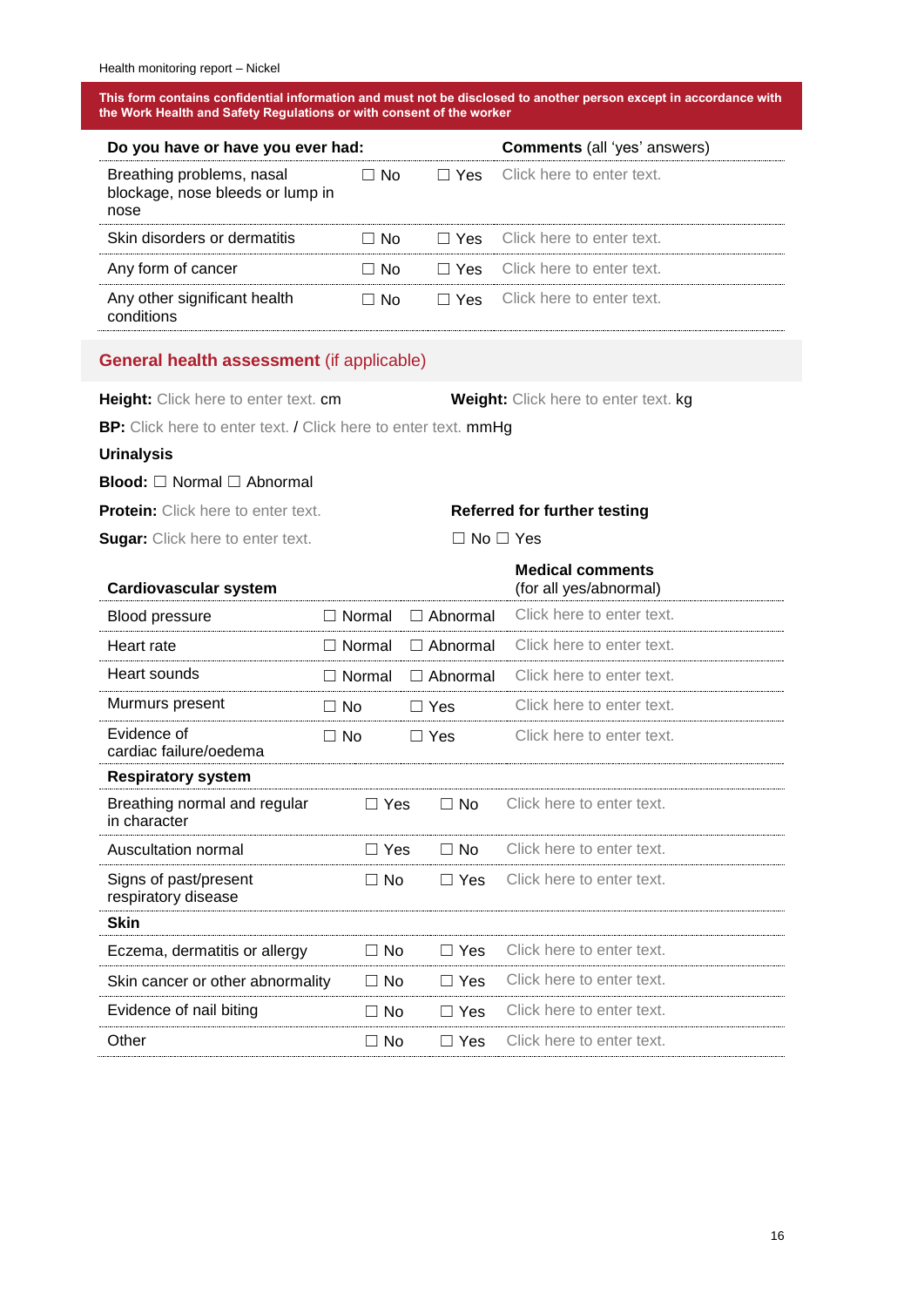

**Figure 1** Template of the human body to indicate the location of abnormalities

|                            |   |      | <b>Medical comments</b> (for all abnormal) |
|----------------------------|---|------|--------------------------------------------|
| Evidence of eve irritation | N | 'YAS | Click here to enter text.                  |

#### **Biological monitoring results**

#### Include/attach at least the previous two test results (if available)

| <b>Date</b>                                                                     | <b>Tests performed</b> | Recommended action or comment |
|---------------------------------------------------------------------------------|------------------------|-------------------------------|
| Click here to enter a date. Click here to enter text. Click here to enter text. |                        |                               |
| Click here to enter a date. Click here to enter text. Click here to enter text. |                        |                               |
| Click here to enter a date. Click here to enter text. Click here to enter text. |                        |                               |
| Click here to enter a date. Click here to enter text. Click here to enter text. |                        |                               |

#### **Other medical history, family medical history, current medication, comments, tests or recommendations** (use separate sheet if necessary)

Click here to enter text.